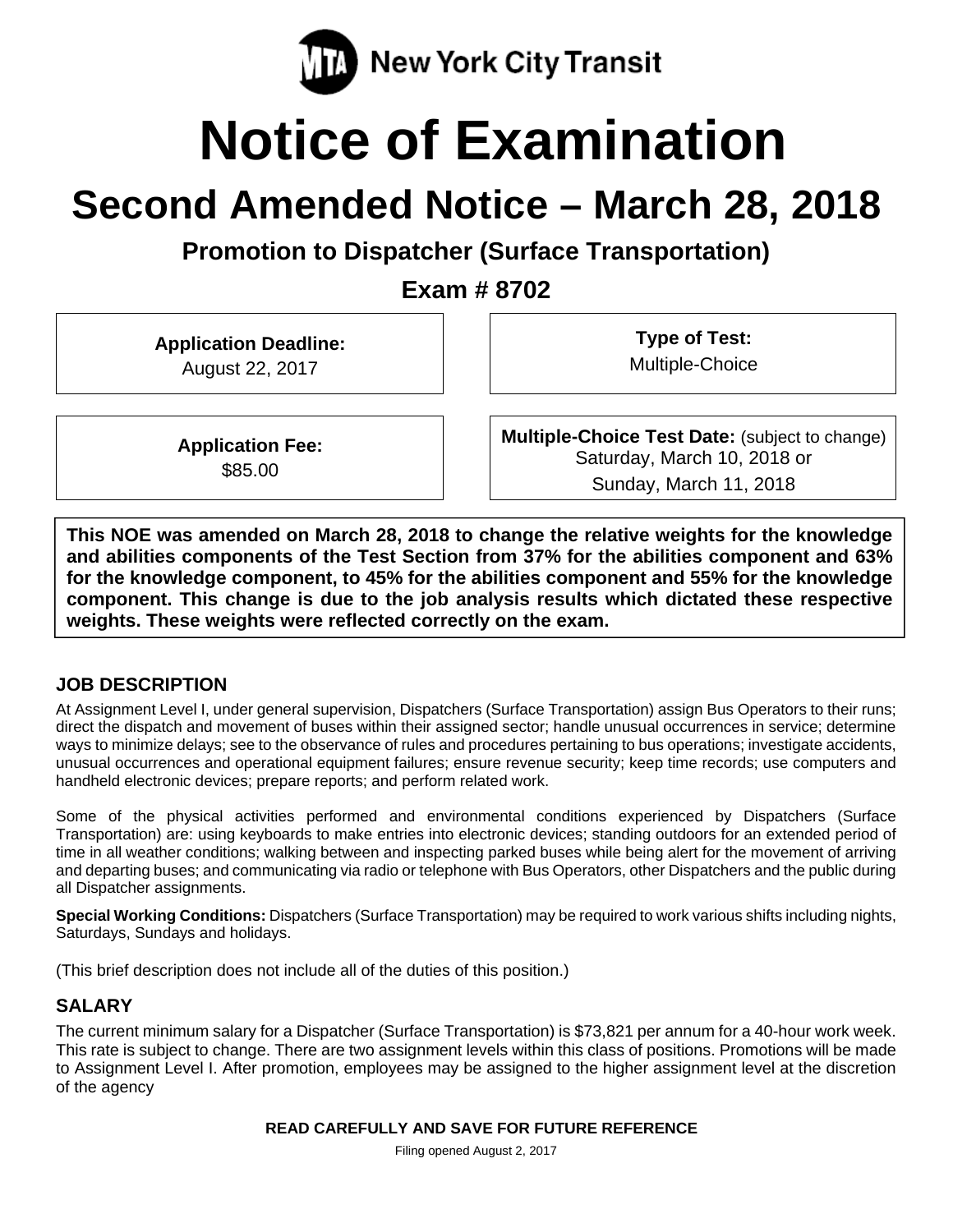# **ELIGIBILITY TO TAKE THE EXAMINATION**

This examination is open to each employee of MTA New York City Transit who **on the date of the multiple choice test:** 

- 1. Is permanently (not provisionally) employed in or appears on a Preferred List (see note, below) for the title of Bus Operator; and
- 2. Is not otherwise ineligible.

(Note: A "Preferred List" is a civil service list which is only for certain former permanent incumbents of the eligible title who have rehiring rights.)

This examination is also open to employees who were appointed to an eligible title pursuant to New York State Civil Service Law, section 55-a, and who meet all other eligibility requirements.

You are responsible for determining whether you meet the eligibility requirements for this examination prior to submitting the *Application*. If you do not know if you are eligible, check with **your department's Human Resources representative.** You may be given the test before we verify your eligibility. If you are marked "Not Eligible," your application fee will **not** be refunded and you will **not** receive a score.

This examination is **not** open to employees of MaBSTOA or MTA Bus Company, or to employees of any MTA agency other than MTA New York City Transit.

# **REQUIREMENTS TO BE PROMOTED**

**Service Requirement:** In order to be eligible for promotion, you must have completed (3) three years of permanent service in the eligible title as indicated in the above "ELIGIBILITY TO TAKE THE EXAMINATION" section, and you must be permanently employed in the eligible title or your name must appear on a Preferred List for the eligible title at the time of promotion. Time served prior to a break in service of more than one year will not be credited for eligibility purposes.

**Driver License Requirement:** At the time of promotion you must possess a Class B Commercial Driver License (CDL) valid in the State of New York with a passenger endorsement and no restrictions. The Class B CDL with a passenger endorsement must be maintained for the duration of your employment and must not include any restrictions which would preclude the performance of Dispatcher (Surface Transportation) duties. If you have serious moving violations, a license suspension or an accident record, you may be disqualified.

**Drug Screening Requirement:** You must pass a drug screening in order to be promoted, and if promoted, you will be subject to random drug and alcohol tests for the duration of your employment. Additionally, if you have tested positive on a drug or alcohol test or had a refusal to test during pre-employment or while employed by a Federal DOTregulated employer during the applicable period, you must have completed the Substance Abuse Professional (SAP) process required by federal law in order to be promoted to this safety-sensitive position.

#### **HOW TO SUBMIT AN APPLICATION AND PAY THE APPLICATION FEE**

If you believe you meet the eligibility requirements, by the last day of the application period submit an application online unless you are requesting a Fee Waiver. Applicants who wish to request a Fee Waiver should refer to the "How to Submit an Application When Requesting a Fee Waiver" section below. Applications will **not** be accepted in person.

(Continued)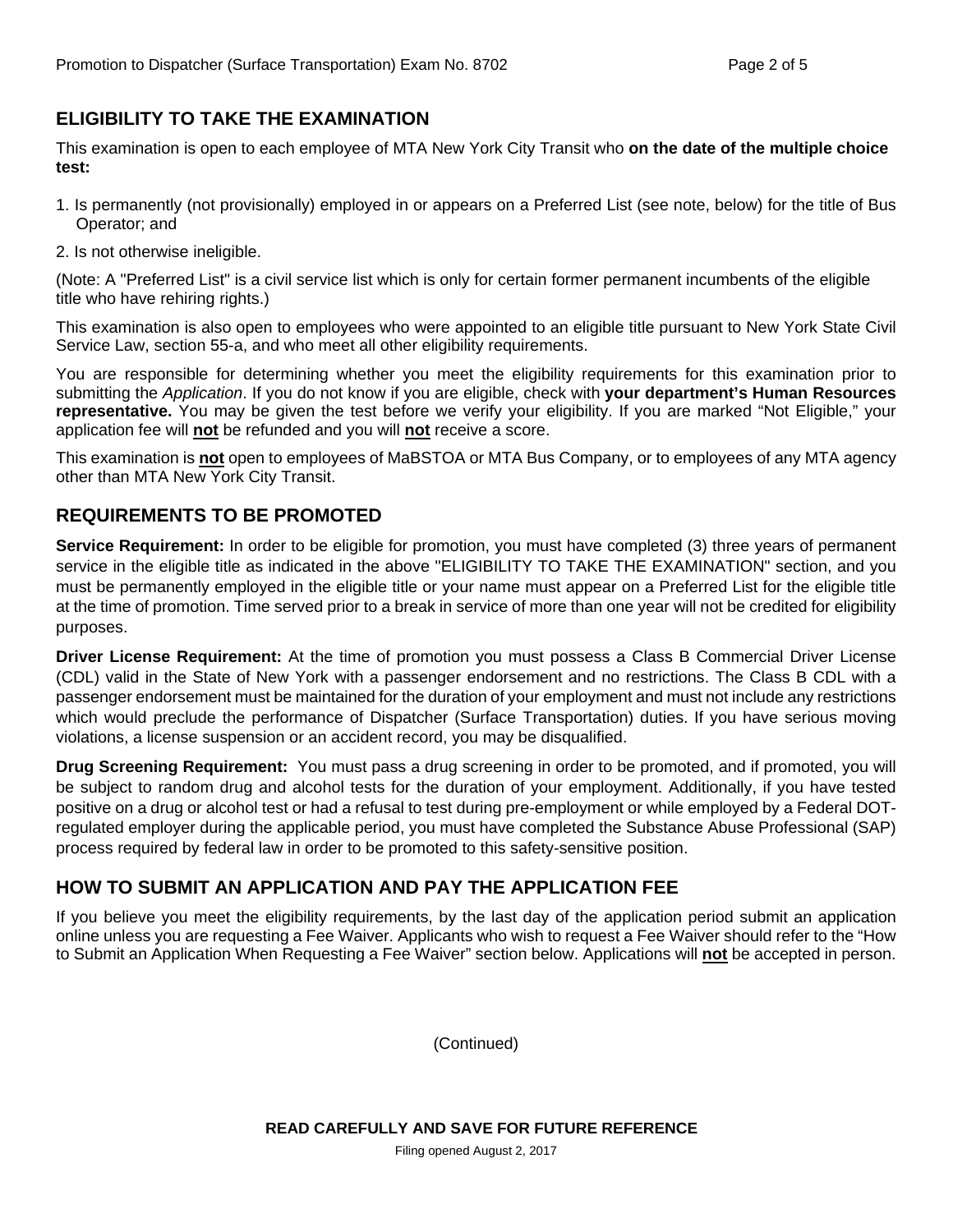# **HOW TO SUBMIT AN APPLICATION AND PAY THE APPLICATION FEE (Continued)**

#### **Online Applications:**

1. Apply using the "BSC" employee portal at: www.mymta.info by the last day of the application period.

- 2. You must pay the application fee via payroll deduction. Applicants who request a fee waiver must apply by mail.
- 3. You will be sent a confirmation email after you complete your application and pay the application fee.

Save your confirmation numbers for future reference and proof of filing an Application.

Computers with internet access are available on a limited basis at branches of the New York Public Library, the Brooklyn Public Library and the Queens Library to patrons with a valid library card.

**Application Fee**: This fee is generally not refundable. Under special circumstances, you may be entitled to a refund. You should refer to the Department of Citywide Administrative Services (DCAS) General Exam Regulations to determine if you are entitled to a refund prior to requesting a refund. You can refer to the bottom of the last page of this Notice of Examination for instructions on how to obtain a copy of the DCAS General Exam Regulations.

# **HOW TO SUBMIT AN APPLICATION WHEN REQUESTING A FEE WAIVER**

Applicants who wish to request a Fee Waiver must obtain an *Application* in person at the MTA New York City Transit Exam Information Center as indicated below and must submit the *Application* and required forms by mail to the address in the Correspondence section below **by the last day of the application period.**

MTA New York City Transit will not accept applications in person. Additional information on requesting an application fee waiver is available with the *Application.* 

**MTA New York City Transit Exam Information Center**: Open Monday through Friday, from 9 AM to 3 PM, in the lobby at 180 Livingston Street, Brooklyn, New York. Directions: take the A, C, F, or R trains to the Jay Street-Metro Tech Station, or the 2, 3, or G train to the Hoyt Street Station.

#### **ADMISSION LETTER**

An *Admission Letter* will be mailed to you about 10 days before the date of the multiple-choice test. If you do not receive an *Admission Letter* at least 4 days before the date of the multiple-choice test you may obtain a duplicate letter at the MTA New York City Transit Exam Information Center (as indicated above). A paper copy of the *Admission*  Letter is your ticket for admission to the multiple-choice test.

Employees **must** keep their official mailing address **up to date.** Only the address on file with the MTA Business Service Center will be used to mail correspondence, including the *Admission Letter.*

#### **THE TEST**

The test will consist of a competitive multiple-choice test with a job knowledge section and a job abilities section. Each section is being weighted based on their importance to the overall job. Your score on the job knowledge section will comprise 55% of your multiple-choice test score and your score on the job abilities section will comprise 45% of your multiple-choice test score. A score of at least 70% is required on each section to receive a passing score on the test. If you receive a passing score on the job knowledge section and on the job abilities section, your percentage score from each section will be added together to determine your multiple-choice test score.

Your score on the competitive multiple-choice test will determine 85% of your final score. Your seniority will determine the remaining 15%. You must pass the multiple-choice test in order to have your seniority credited. Your seniority score will be 70 plus  $\frac{1}{2}$  point for each three months of completed, continuous service with an agency under the jurisdiction of the Commissioner, Department of Citywide Administrative Services, in permanent titles. Your service will be credited through the date of the test up to a maximum of 15 years. Time served prior to a break in service of more than one year will not be credited.

(Continued)

Filing opened August 2, 2017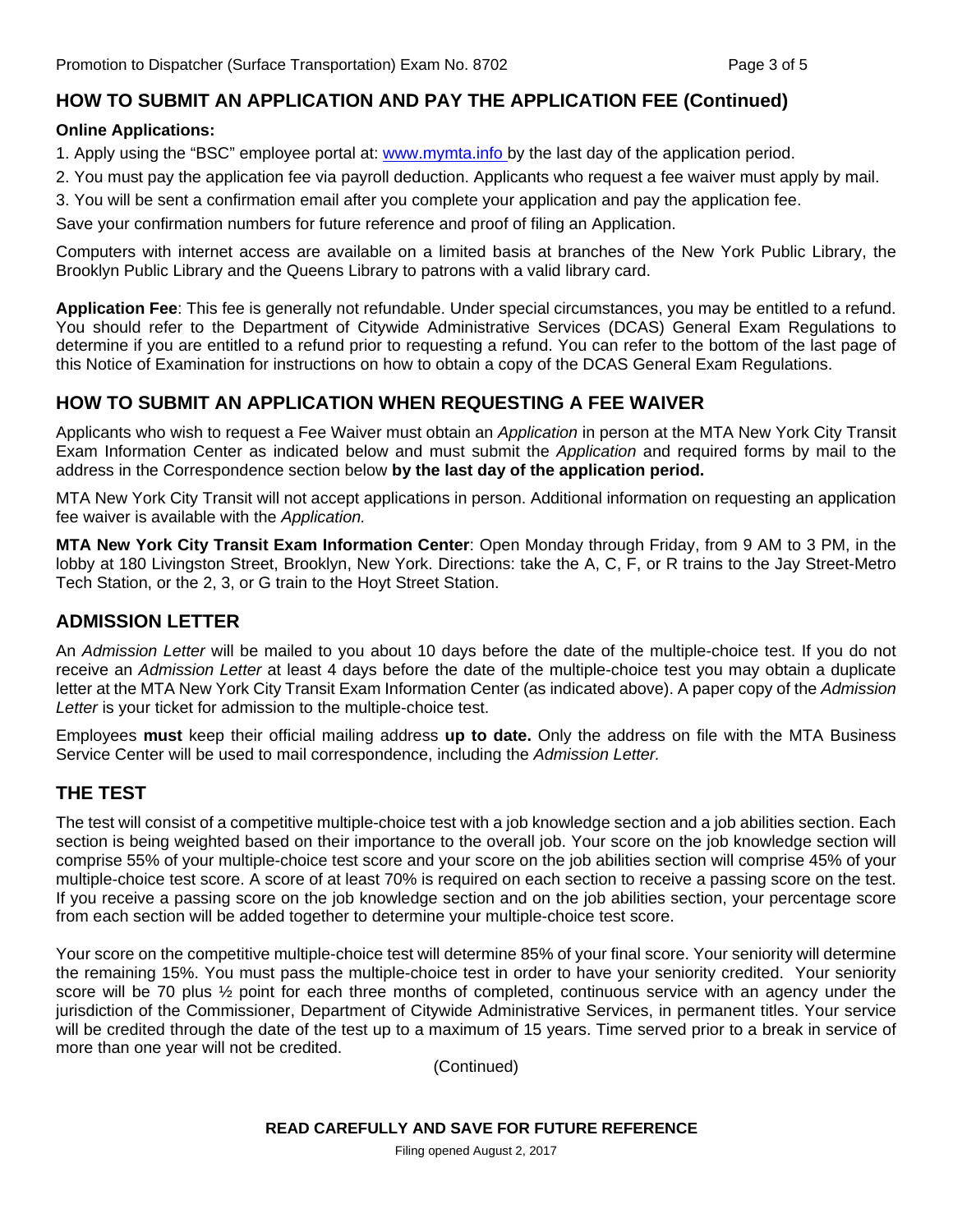# **THE TEST (Continued)**

Veterans' or Disabled Veterans' Credit will be granted only to eligible passing candidates who request that such credit be applied. Veterans' or Disabled Veterans' Credit should be requested at the time of application, but **must** be requested before the date the eligible list is established. Claims for Veterans' or Disabled Veterans' Credit cannot be made once the eligible list is established.

The multiple-choice test may include questions on the following knowledge areas and abilities:

#### Job Knowledge Section

- Knowledge of the rules, regulations and procedures as they pertain to governing the timely, safe and efficient operation of buses;
- Knowledge of the basic requirements of 19-A Vehicle and Traffic Law as they pertain to Bus Operators maintaining their Driver Licenses; and
- Knowledge of the general MTA New York City Transit rules and regulations.

#### Job Abilities Section

- **Decisiveness** Readiness to make decisions, render judgments, take action, or commit oneself;
- **Initiative** Active attempts to influence events to achieve goals, self-starting rather than passive acceptance. Taking action to achieve goals beyond those called for, originating action; and
- **Leadership** The ability to influence, motivate, and inspire employees.

#### **TEST ADMINISTRATION GUIDELINES**

**Warning:** You are not permitted to enter the test site with cellular phones, smart watches, beepers, pagers, cameras, portable media players, or other electronic devices. Calculators are **not** permitted. Electronic devices with an alphabetic keyboard or with word processing or data recording capabilities such as planners, organizers, etc. are prohibited. If you use any of these devices in the building at any time before, during or after the test, you may not receive your test results, your test score may be nullified, and your application fee will not be refunded.

You may not have any other person, including children, present with you while you are being processed for or taking the test and no one may wait inside the test site while you are taking the test.

**Leaving:** You must leave the test site once you finish the test. If you leave the test site after being fingerprinted but before finishing the test, you will not be permitted to re-enter. If you disregard this instruction and re-enter the test site, you may not receive your test results, your test score may be nullified, and your application fee will not be refunded.

**Proof of Identity:** You must present your MTA New York City Transit employee identification card when you arrive to take the test.

# **THE TEST RESULTS**

If you pass the multiple-choice test and are marked eligible, your name will be placed in final score order on an eligible list and you will be given a list number. You will be notified by mail of your test results. If you meet all requirements and conditions, you will be considered for promotion when your name is reached on the eligible list.